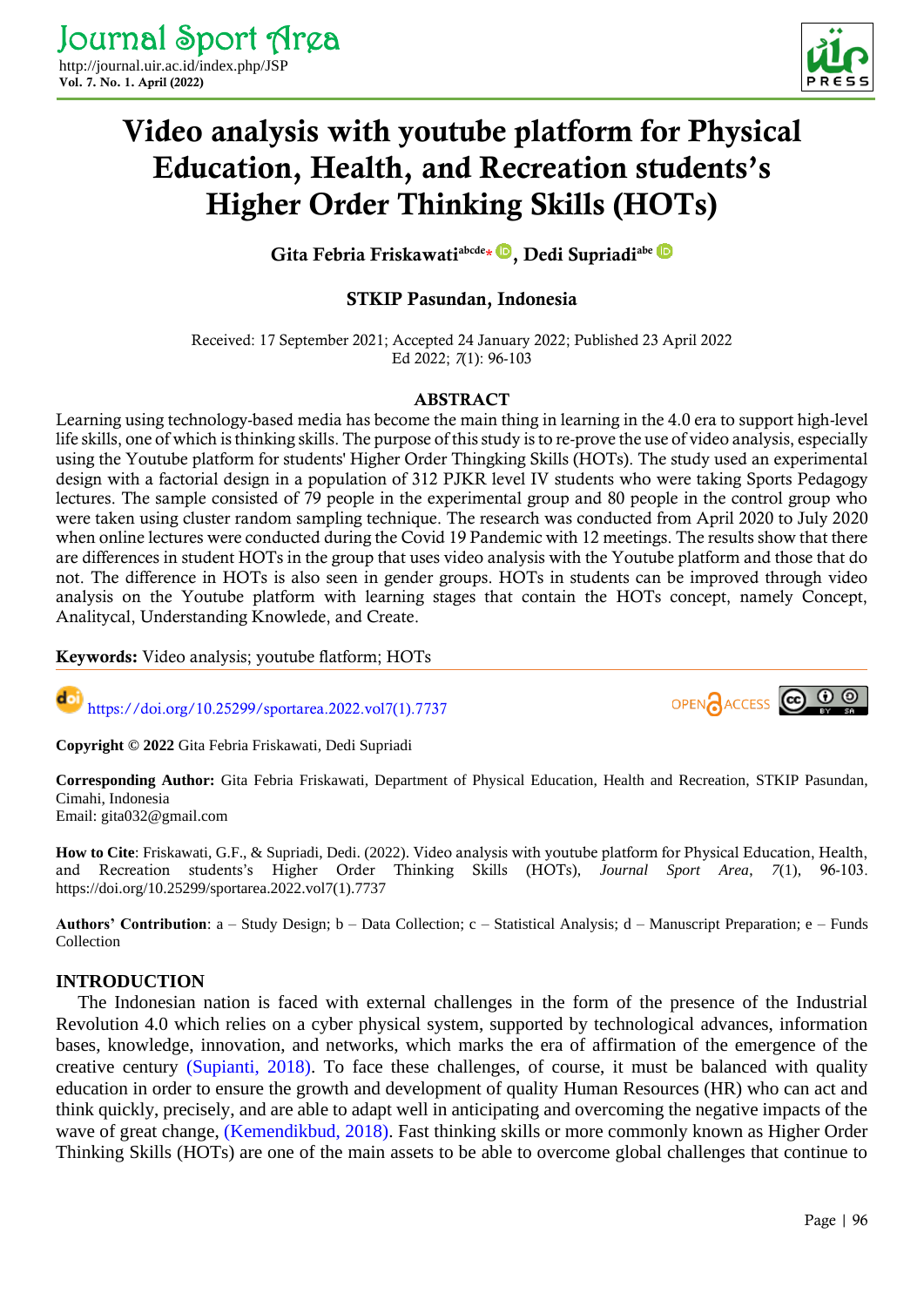erode the world of education. Especially for teachers [\(Rump et al., 2016\),](#page-7-1) in order to get used to being creative and innovative to create effective learning for students [\(Supianti, 2018\).](#page-7-0)

It is undeniable that technology has entered into various aspects of the life of human civilization in the era of the Industrial Revolution 4.0, not least in the field of education. This global demand requires the world of education to always adjust technological developments to improve the quality and quality of education, especially physical educatio[n \(Lestari, 2018\),](#page-6-1) to always adjust technological developments in order to improve the quality and quality of physical education implementation in the direct learning process and assignments [\(Koekoek et al., 2018\).](#page-6-2) The use of video analysis is believed to be able to bridge the increase in HOTs in students [\(Hopson, 2014\).](#page-5-0) Video analysis provides motion recordings that must be seen by students [\(Laughlin](#page-6-3)  et al., 2019), then students analyze the movements presented through videos about the right or wrong of the movement, the last stage students are given the opportunity to conclude, so they can make a series motion that they know after analyzing motion through video [\(Gonza, 2015\).](#page-5-1)

All of these stages are in the HOTs thinking stage, namely Apply, Analyze, Evaluate and Create [\(Nachiappan et al., 2018\).](#page-6-4) Another study also stated that students' interpretation skills using video analysis were higher than those who only used traditional teaching [\(Hockicko et al., 2014\).](#page-5-2) Learning activities that use analytical videos stimulate students to think harder in order to conclude [\(Johnson et al., 2019\)](#page-5-3). The use of analytical videos watched on the Youtube channel can also affect the level of mastery of the material in students [\(Andrist et al., 2014\).](#page-4-0) So far, the source of motion videos from Youtube has become the most widely used material by physical education teachers [\(Schieble et al., 2015\).](#page-7-2) Information retrieval assisted by video analysis develops students' knowledge base [\(Chan, 2016\),](#page-5-4) because it can connect students to data networks based on visual artifacts and expose them to transforming invisible thoughts into visible ones. Students can understand knowledge more completely and faster than before [\(Zhang & Chan, 2020\).](#page-7-3) However, previous research has not revealed that gender differences in the use of video analysis have an effect on students' HOT skills [\(Nowels & Hewit, 2018\).](#page-6-5)

Video analysis in learning using Youtube has been widely used. The use of video analysis with Youtube media has increased students' ability to understand teaching materials [\(Ndihokubwayo et al., 2020\),](#page-6-6) students' learning motivation has increased [\(Azor et al., 2020\),](#page-4-1) improved thinking skills in all the material they learn, [\(Tella et al., 2020\).](#page-7-4) This Youtube media helps to simplify complex concepts and procedures by presenting videos that can be played back regardless of place and time, so this platform is ensured as a practical teaching tool among prospective teacher students [\(Rangarajan et al., 2019\).](#page-6-7)

Most studies using video analysis in learning to improve HOTs are carried out on students (Ibrahim & [Elfeky, 2018;](#page-5-5) [Mcloughlin et al., 2016;](#page-6-8) [Richland & Simms, 2015\).](#page-7-5) Research conducted on prospective physical education teacher students in using video analysis during learning shows that video analysis can lead to learning satisfaction [\(Zhang & Chan, 2020\),](#page-7-3) students who lead to HOTs [\(Barnett & Francis, 2018;](#page-4-2) [Carroll et](#page-5-6)  [al., 2020;](#page-5-6) [Deschryver, 2016;](#page-5-7) [Ibrahim & Elfeky, 2018;](#page-5-5) [Zhang & Chan, 2020\).](#page-7-3)

Information retrieval assisted by video analysis develops students' knowledge base [\(Chan, 2016\),](#page-5-4) because it can connect students to data networks based on visual artifacts and expose them to transforming invisible thoughts into visible ones. Students can understand knowledge more completely and faster than befor[e \(Zhang](#page-7-3)  & Chan, 2020). However, previous research has not revealed that gender differences in the use of video analysis have an effect on students' HOT skills [\(Nowels & Hewit, 2018\).](#page-6-5) Therefore, video analysis must be recognized as a supporting technology in learning, on any material [\(Coogle et al., 2019\).](#page-5-8) Along with previous research, this study aims to reveal the use of video analysis in learning for students' HOT skills by distinguishing gender. The use of applications or web that specifically displays videos for analysis and the existence of discussion forums in it as feedback is almost non-existent [\(Laughlin et al., 2019\).](#page-6-9) Therefore, making learning videos analysis to support the use of technology for students' HOT skills needs to be reveal.

#### **METHOD**

This research method uses an experimental method with a factorial design. This study compares the effect of learning with video analysis using the Youtube platform (X) and not using the Youtube platform on HOTs (Y) students of the PJKR STKIP Pasundan Study Program by distinguishing male and female gender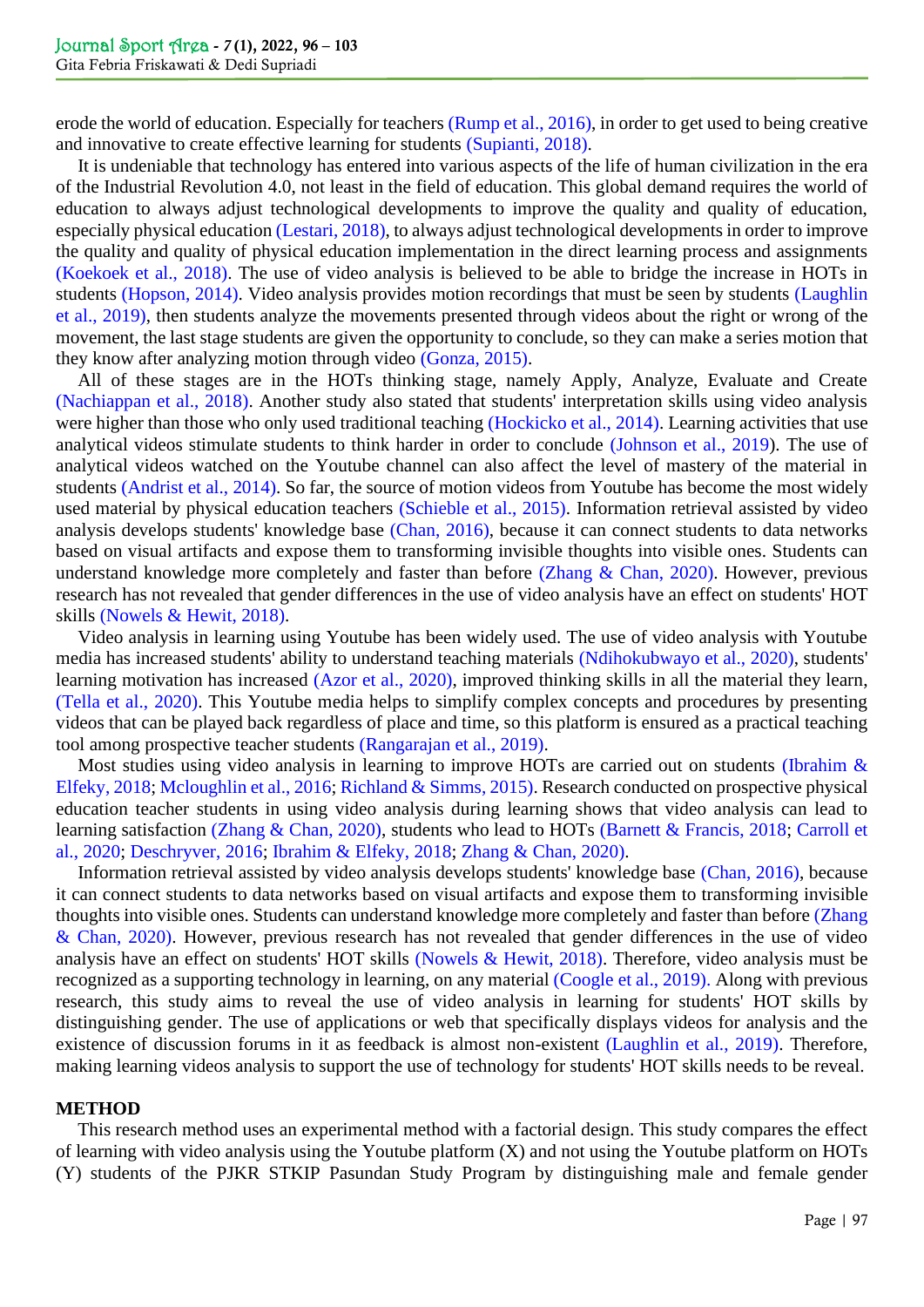(moderator variable) in the Physical Education Pedagogy course. The population in this study were 312 fourthgrade students from 10 classes who were taking Physical Education Pedagogy courses. The sample selected by using cluster random sampling technique consisted of four classes, namely 4C & 4D classes as many as 79 students and 4A & 4F as many as 80 students.

The research was carried out starting from April 2020 to July 2020 when lectures were online during the Covid-19 Pandemic with a total of 12 meetings. In accordance with research that threats with 12 meetings for HOTs are considered effective [\(Mahoney & Harris-reeves, 2017\),](#page-6-10) and will have an impact on students' thinking perspectives [\(Vidergor, 2017\).](#page-7-6) The instrument used is the HOT Questioners that have been developed for the world of education [\(Zhang & Chan, 2020\).](#page-7-3) The following is an example of the procedure for using video analysis using the Youtube platform for student HOTs:

| Table 1. Example of Video Analysis Procedure for HOTs in Learning  |                                 |                            |                                                                                                                                    |                                                 |  |  |  |  |  |
|--------------------------------------------------------------------|---------------------------------|----------------------------|------------------------------------------------------------------------------------------------------------------------------------|-------------------------------------------------|--|--|--|--|--|
| Youtube<br>Link                                                    | <b>Video</b><br><b>Duration</b> | Category                   | <b>Ouestions</b>                                                                                                                   | <b>HOTs Component</b>                           |  |  |  |  |  |
| https://www.Y<br>outube.com/w<br>$atch?v = BTsm$<br><b>NkWC0mM</b> | 27:25"                          | Concept                    | Does the teacher appear to be doing<br>apperception, giving feedback during<br>the learning process and conducting<br>evaluations? | Learn to get new<br>information from videos.    |  |  |  |  |  |
|                                                                    |                                 | Analytical                 | What should the teacher do when<br>giving apperception?                                                                            | Analyzing skills from video                     |  |  |  |  |  |
|                                                                    |                                 | Understanding<br>Knowledge | When students do not pay attention<br>to the teacher during apperception,<br>what should be done?                                  | Integrating information and<br>decision making. |  |  |  |  |  |
|                                                                    |                                 | Create                     | How to make an arrangement of<br>activities that must be done by the<br>teacher during apperception?                               | Evaluation, planning, and<br>execution          |  |  |  |  |  |

Measurement data were analyzed using ANOVA to see the difference in the effect of video analysis on HOTs on gender differences.

# **RESULTS AND DISCUSSION**

HOTs measurement data on students were calculated descriptively statistics to see the average, standard deviation and standard deviation. Table 2. Explains the results of the data description.

| <b>Tabel 2. Description Data</b> |                       |                  |                               |              |  |  |  |  |  |  |
|----------------------------------|-----------------------|------------------|-------------------------------|--------------|--|--|--|--|--|--|
| <b>HOTs</b>                      |                       |                  |                               |              |  |  |  |  |  |  |
|                                  |                       |                  | <b>Bootstrap</b> <sup>a</sup> |              |  |  |  |  |  |  |
| <b>VideoAnalisis</b>             |                       | <b>Statistic</b> | 95% Confidence Interval       |              |  |  |  |  |  |  |
|                                  |                       |                  | Lower                         | <b>Upper</b> |  |  |  |  |  |  |
|                                  | Mean                  | 174,59           | 174,59                        | 174,59       |  |  |  |  |  |  |
|                                  | N                     | 79               | 79                            | 79           |  |  |  |  |  |  |
| <b>VA</b>                        | <b>Std. Deviation</b> | 20,761           | 20,761                        | 20,761       |  |  |  |  |  |  |
|                                  | Range                 | 124              |                               |              |  |  |  |  |  |  |
|                                  | Variance              | 431,039          | 431,039                       | 431,039      |  |  |  |  |  |  |
|                                  | Mean                  | 146,60           | 146,60                        | 146,60       |  |  |  |  |  |  |
|                                  | N                     | 80               | 80                            | 80           |  |  |  |  |  |  |
| <b>TVA</b>                       | <b>Std. Deviation</b> | 38,779           | 38,779                        | 38,779       |  |  |  |  |  |  |
|                                  | Range                 | 124              |                               |              |  |  |  |  |  |  |
|                                  | Variance              | 1503,787         | 1503,787                      | 1503,787     |  |  |  |  |  |  |
|                                  | Mean                  | 160,51           | 160,51                        | 160,51       |  |  |  |  |  |  |
|                                  | N                     | 159              | 159                           | 159          |  |  |  |  |  |  |
| Total                            | <b>Std. Deviation</b> | 34,086           | 34,086                        | 34,086       |  |  |  |  |  |  |
|                                  | Range                 | 124              |                               |              |  |  |  |  |  |  |
|                                  | Variance              | 1161,846         | 1161,846                      | 1161,846     |  |  |  |  |  |  |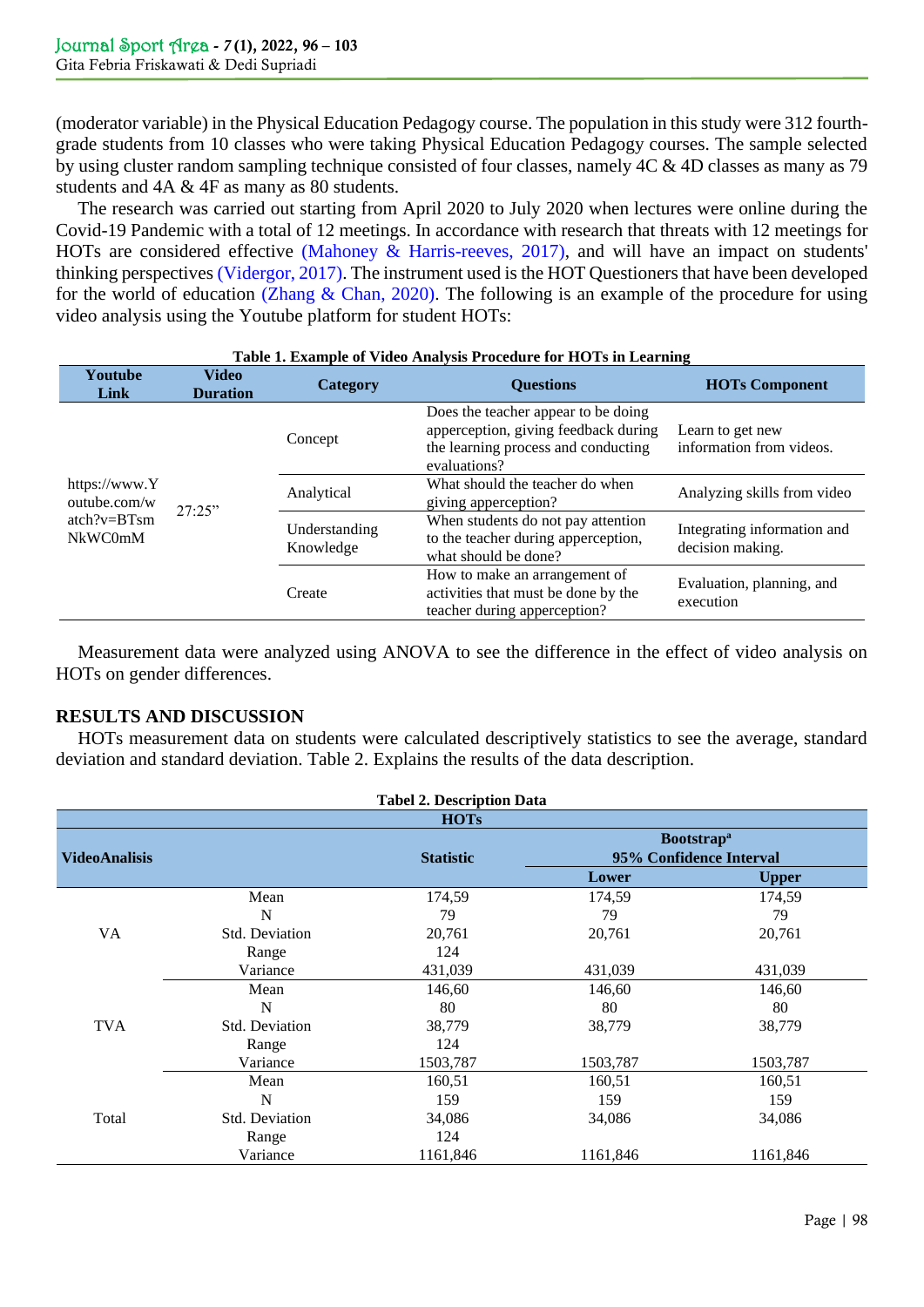From the data in table 1 shows that the group that is given treatment (VA) has a value of  $\bar{x}$  = 174.59; s=20.8; and s2=431.0. Meanwhile, the untreated group (TVA) has a value of  $\overline{x}$ =146.60; s=38.8; and s2=1503.7. The research data has been tested for normality showing a value of 0.876 with  $p = 0.005$  meaning the data is normally distributed. Furthermore, the data are analyzed using ANOVA, the data is shown in table 3.

| Table 3. The Results of The ANOVA Calculation in The Treatment and No-Treatment Groups |                |                       |     |                    |        |      |
|----------------------------------------------------------------------------------------|----------------|-----------------------|-----|--------------------|--------|------|
|                                                                                        |                | <b>Sum of Squares</b> | df  | <b>Mean Square</b> |        | Sig. |
| HOTs * VideoAnalisis                                                                   | Between Groups | 31151.498             |     | 31151.498          | 32,088 | .000 |
|                                                                                        | Within Groups  | 152420.238            | 157 | 970.830            |        |      |
|                                                                                        | Total          | 183571.736            | 158 |                    |        |      |

**Table 3. The Results of The ANOVA Calculation in The Treatment and No-Treatment Groups**

The results show that the value of sig.  $p = 0.43 < p = 0.05$  which means that the hypothesis is accepted. In conclusion, there are significant differences in students' HOTs seen from differences in gender, male and female.

The results showed that there were differences in HOTs in students after being given a learning intervention using video analysis with the Youtube media platform and those without intervention. Recent studies have shown that there is a significant effect on the use of visual analysis using both images and videos on the mastery of student learning outcomes and the improvement of higher order thinking skills in students [\(Hopson](#page-5-9)  [et al., 2001;](#page-5-9) [Nachiappan et al., 2018;](#page-6-4) [Zhang & Chan, 2020\).](#page-7-3)

Information search assisted by video analysis develops students' knowledge base [\(Chan, 2016\),](#page-5-4) because it can connect students to data networks based on visual artifacts and expose them to transforming invisible thoughts into visible ones. Students can understand knowledge more fully and faster than before (Zhang  $\&$ Chan, 2020). Therefore, video analysis must be recognized as a supporting technology in learning [\(Coogle et](#page-5-8)  al., 2019). HOTs in students will develop when there are questions in learning [\(Ibrahim & Elfeky,](#page-5-5) 2018). One of the factors that can be manipulated in the learning process is the use of media, the media used in this study is the Youtube platform (Cousins  $& Ross, 2014$ ).

The increase in HOTs in students depends on the way the teaching is carried out by the teacher. HOT occurs when a person takes in new information, and the information is stored in memory and it is interconnected and rearranged and extended to achieve a goal or find possible answers in a confusing situation. Indicators to measure higher order thinking skills include: analyzing, evaluating, and being creative [\(Permana et al., 2018\).](#page-6-11) There are 4 dimensions of teaching in order to improve students' HOTs, namely Teaching for Thinking, Teaching of Thinking, Teaching with Thinking and Teaching about Thinking [\(Yeung, 2016\).](#page-7-7) Table 1 explains the teaching concepts for HOTs to students.

These four dimensions of HOTs teaching can be adopted by physical education teachers to improve students' HOTs skills through video analysis on the Youtube platform. Research shows that an increase in HOTs during the teaching and learning process will occur when using the right strategies and approaches, meaning that it can lead students to always think [\(Peterson et al., 2016\).](#page-6-12) The learning approach using technological media in the form of learning analysis videos on the Youtube platform is one of the learning strategies for student HOTs, this strategy will lead students to think [\(Koekoek et al., 2018;](#page-6-2) [Laughlin et al.,](#page-6-3)  [2019\).](#page-6-3) Of course, the didactic design of using video analysis in applications for student HOTs must be considered.

The difference in the results of HOTs on students in terms of gender is clearly visible in this study. One of the factors that can affect student HOTs is gender differences (Lee  $& Choi, 2017$ ), although this influence does not directly have an impact [\(Wan et al., 2018\),](#page-7-8) but depends on the presentation of the material and the teacher's teaching strategy [\(Vidergor, 2017\).](#page-7-6) The effectiveness of using audiovisual media on students' critical thinking and HOTs shows that it is proven effective [\(Brown-Kramer, 2020\).](#page-5-11) Another study found that there were differences in thought patterns and mastery of material in terms of gender between learning using audiovisual and conventional [\(Liao, 2020\).](#page-6-14)

Gender differences between men and women in using technology including accessing Youtube are determined by culture and environment [\(Azor et al., 2020\).](#page-4-1) In addition, this difference appears due to the presentation of lectures conducted by the teacher in one session [\(Vidergor, 2017\).](#page-7-6) The use of appropriate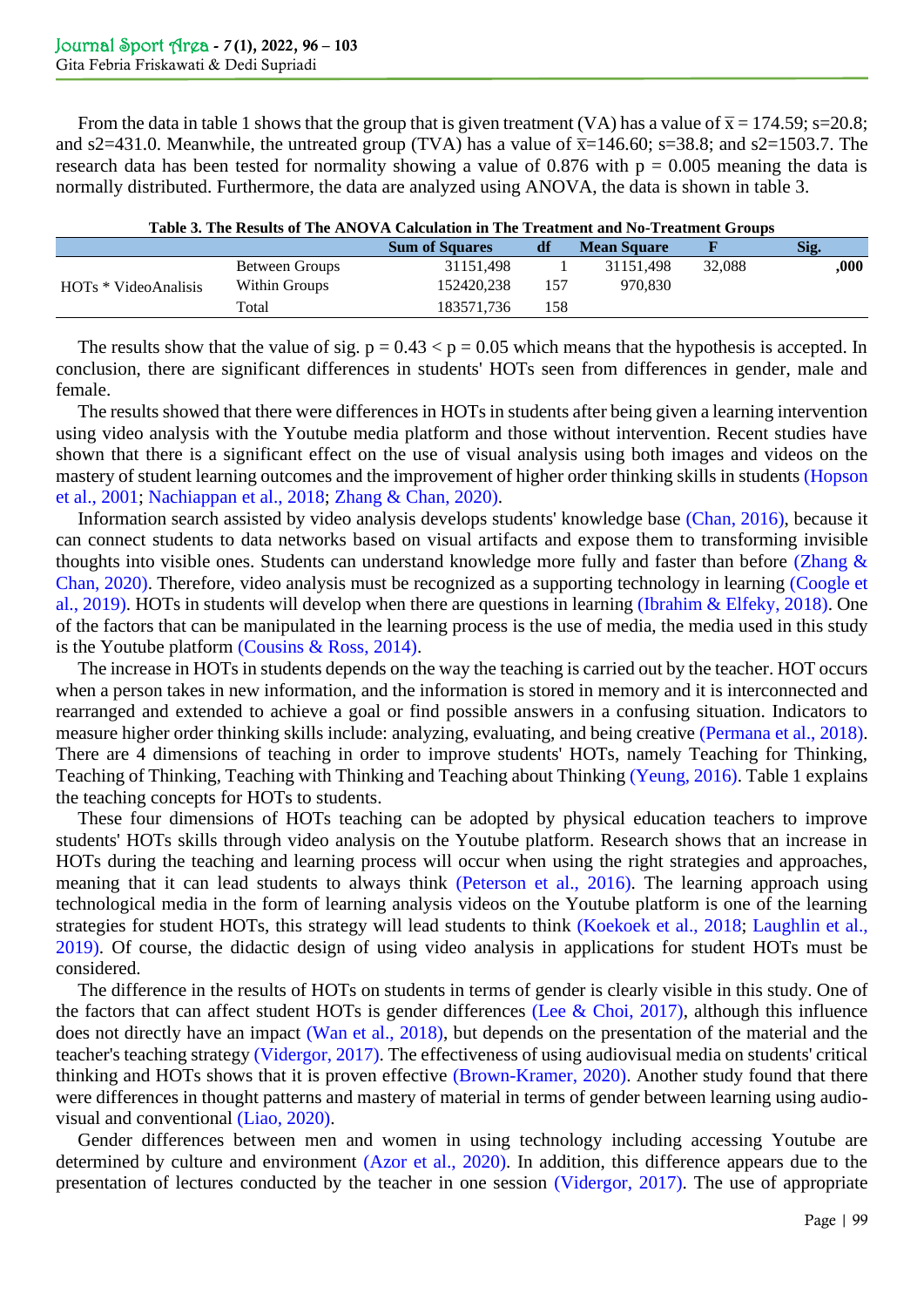learning media and technology that is in accordance with the interests between men and women (Mooney & Hickey, 2017). Male students tend to have the ability to think to assume in solving problems compared to female students [\(Yeung, 2016\).](#page-7-7)

A pleasant learning atmosphere by using new media in it [\(Loughlin et al., 2013\),](#page-6-9) such as the use of videos on the Youtube platform will make students have fun learning and be able to follow the flow of their minds to be ready to accept any direction from the teacher [\(Azor et al., 2020\),](#page-4-1) including analyzing videos for their HOTs. The process of presenting learning in the form of analytical videos using the Youtube media platform is felt as a form of teacher strategy in presenting learning that is in accordance with culture [\(Calderon & Sood,](#page-5-12)  2018), and student habits in accessing Youtube on a daily basis [\(Tella et al., 2020\).](#page-7-4) This makes it easier for them to learn and think at a higher level.

The results of this study can be used as a form of learning to prepare students to think logically, analytically and able to create something for contextual benefit at the academic level and in everyday life. Increasing HOTs in students through learning can use technology media that they often access as part of their daily culture, for example the Youtube platform. With this, they will be happy to be involved in the learning process that contains stages to improve HOTs.

However, the treatment in this study does not guarantee that HOTs in students will change permanently, continuous treatment is needed in the form of a learning process whose stages support the improvement of HOTs [\(Ichsan et al., 2019\).](#page-5-13) In addition, the strategy of providing technology-based learning media also needs to be adjusted to the stages of HOTs and the pleasure of students to access them [\(Hopson, 2014\).](#page-5-0) Further research is needed on the use of other types of technology-based learning media platforms to see differences in HOTs results for students so that they can find an appropriate technology-based learning media platform for increasing HOTs in students.

## **CONCLUSION**

Based on the results of the study, it can be concluded that there are differences in student HOTs who are taught through video analysis using the Youtube platform and those that are not given. Differences in HOTs also appear in the gender in the group that is treated with video analysis using the Youtube platform and those who are not. These results indicate that HOTs in students can be improved through video analysis with learning stages that contain the concept of HOTs, namely Concept, Analytical, Understanding Knowlede, and Create. The results of this study can be used as a form of learning to prepare students to think logically, analytically and be able to create something for contextual benefit at the academic level and in everyday life. Recommendations for lecturers that the didactic design in using video analysis in applications for student HOTs must be considered in the learning and learning process at the student level.

#### **ACKNOWLEDGMENT**

The authors would like to students of the PJKR STKIP Pasundan who were involved in our research.

## **CONFLICT OF INTEREST**

There is no conflicts of interest in this article. The authors declare that the result of this study was not affected by any parties or sponsors.

#### **REFERENCES**

- <span id="page-4-0"></span>Andrist, L., Chepp, V., Dean, P., Miller, M. V, Andrist, L., Chepp, V., Dean, P., & Miller, M. V. (2014). Toward a Video Pedagogy: A Teaching Typology with Learning Goals. *Teaching Sociology*, *42*(3), 34- 44.<https://doi.org/10.1177/0092055X14524962>
- <span id="page-4-2"></span><span id="page-4-1"></span>Azor, R. O., Asogwa, U. D., Ogwu, E. N., & Apeh, A. A. (2020). YouTube audio-visual documentaries: Effect on Nigeria students' achievement and interest in history curriculum. *The Journal of Educational Research*, *113*(5), 1–10.<https://doi.org/10.1080/00220671.2020.1819182>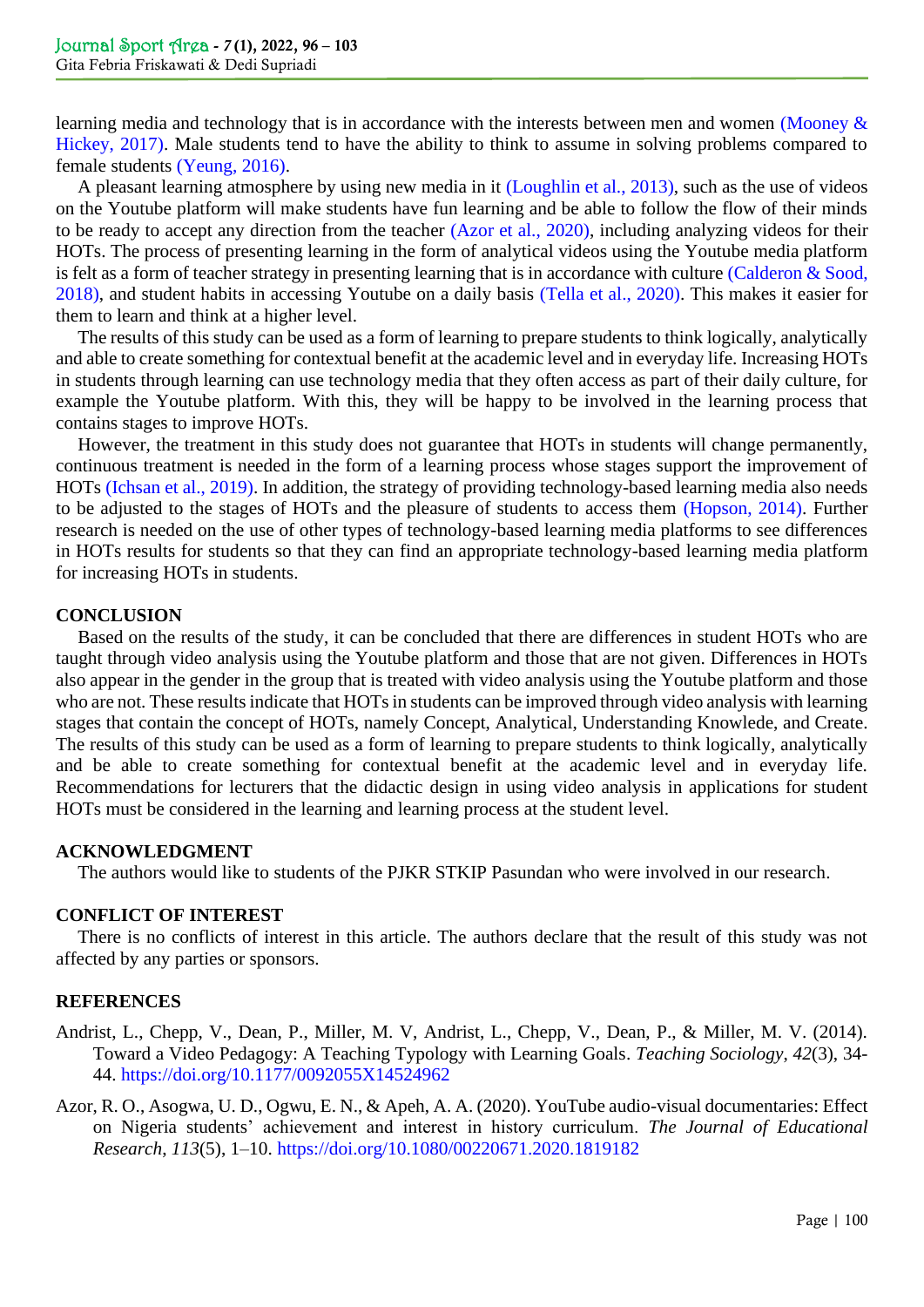- Barnett, J. E., & Francis, A. L. (2018). Using higher order thinking questions to foster critical thinking: a classroom study. *Educational Psychology : An International Journal of Experimental Educational Psychology*. *32*(2), 37–41. <https://doi.org/10.1080/01443410.2011.638619>
- <span id="page-5-11"></span>Brown-Kramer, C. R. (2020). *Improving Students' Study Habits and Course Performance With a "Learning How to Learn" Assignment*. *Teaching of Psychology*, *48*(1), 48-54. <https://doi.org/10.1177/0098628320959926>
- <span id="page-5-12"></span>Calderon, O., & Sood, C. (2018). Evaluating learning outcomes of an asynchronous online discussion assignment : A post-priori content analysis. *Interactive Learning Environments*, *28*(1), 1–15. <https://doi.org/10.1080/10494820.2018.1510421>
- <span id="page-5-6"></span>Carroll, K. A., Harris, C. M., & Carroll, K. A. (2020). Using a Repetitive Instructional Intervention to Improve Students' Higher-Order Thinking Skills. *College Teaching*, *69*(2), 45–57. <https://doi.org/10.1080/87567555.2020.1823310>
- <span id="page-5-4"></span>Chan, S. (2016). Using videos and multimodal discourse analysis to study how students learn a trade U sing videos and multimodal discourse analysis to study how students learn a trade. *International Journal of Training Research*, *11*(l), 77-85.<https://doi.org/10.5172/ijtr.2013.11.1.69>
- <span id="page-5-8"></span>Coogle, C. G., Nagro, S., Regan, K., Brien, K. M. O., & Ottley, J. R. (2019). The Impact of Real-Time Feedback and Video Analysis on Early Childhood Teachers' Practice. *Topics in Early Childhood Special Education*, *41*(4), 50-62. <https://doi.org/10.1177/0271121419857142>
- <span id="page-5-10"></span>Cousins, J. B., & Ross, J. A. (2014). Computing in education improving higher order thinking skills by teaching "With" the Compute*r*. *Journal of Research on Computing in Education*, *26*(1), 56-70. <https://doi.org/10.1080/08886504.1993.10782080>
- <span id="page-5-7"></span>Deschryver, M. (2016). Using the Web as a Higher Order Thinking Partner : Case Study of an Advanced Learner Creatively Synthesizing Knowledge on the Web. *Journal of Educational Computing Research*, *55*(2), 23-30. <https://doi.org/10.1177/0735633116667356>
- <span id="page-5-1"></span>Gonza, C. S. (2015). Framework Based on Motor Play to Categorize and Analyze Active Video Games. *Games and Culture*, *11*(7), 20–30.<https://doi.org/10.1177/1555412015576613>
- <span id="page-5-2"></span>Hockicko, P., Krišt, L., & Miroslav, N. (2014). Development of students' conceptual thinking by means of video analysis and interactive simulations at technical universities. *European Journal of Engineering Education*, *40*(2), 37–41.<https://doi.org/10.1080/03043797.2014.941337>
- <span id="page-5-0"></span>Hopson, M. H. (2014). Using a Technology-Enriched Environment to Improve Higher-Order Thinking Skills. *Journal of Research on Technology in Education, 34*(2)*,* 23-33. <https://doi.org/10.1080/15391523.2001.10782338>
- <span id="page-5-9"></span>Hopson, M. H., Simms, R. L., & Gerald, A. (2001). Using a Technology-Enriched Environment to Improve Higher-Order Thinking Skills. *Journal of Research on Technology in Education*, *34*(2), 37–41. <https://doi.org/10.1080/15391523.2001.10782338>
- <span id="page-5-5"></span>Ibrahim, A., & Elfeky, M. (2018). The effect of personal learning environments on participants' higher order thinking skills and satisfaction participants ' higher order thinking skills and satisfaction. *Innovations in Education and Teaching International*, *56*(4), 1–12.<https://doi.org/10.1080/14703297.2018.1534601>
- <span id="page-5-13"></span>Ichsan, I. Z., Sigit, D. V., & Miarsyah, M. (2019). Environmental Learning Based on Higher Order Thinking Skills : A Needs Assessment. *International Journal for Educational and Vocational Studies*, *1*(1), 21– 24. <https://doi.org/10.29103/ijevs.v1i1.1389>
- <span id="page-5-3"></span>Johnson, H. J., Mawyer, K. K. N., & Johnson, H. J. (2019). Teacher Candidate Tool-Supported Video Analysis of Students' Science Thinking. *Journal of Science Teacher Education*, *30*(5), 528–547. <https://doi.org/10.1080/1046560X.2019.1588630>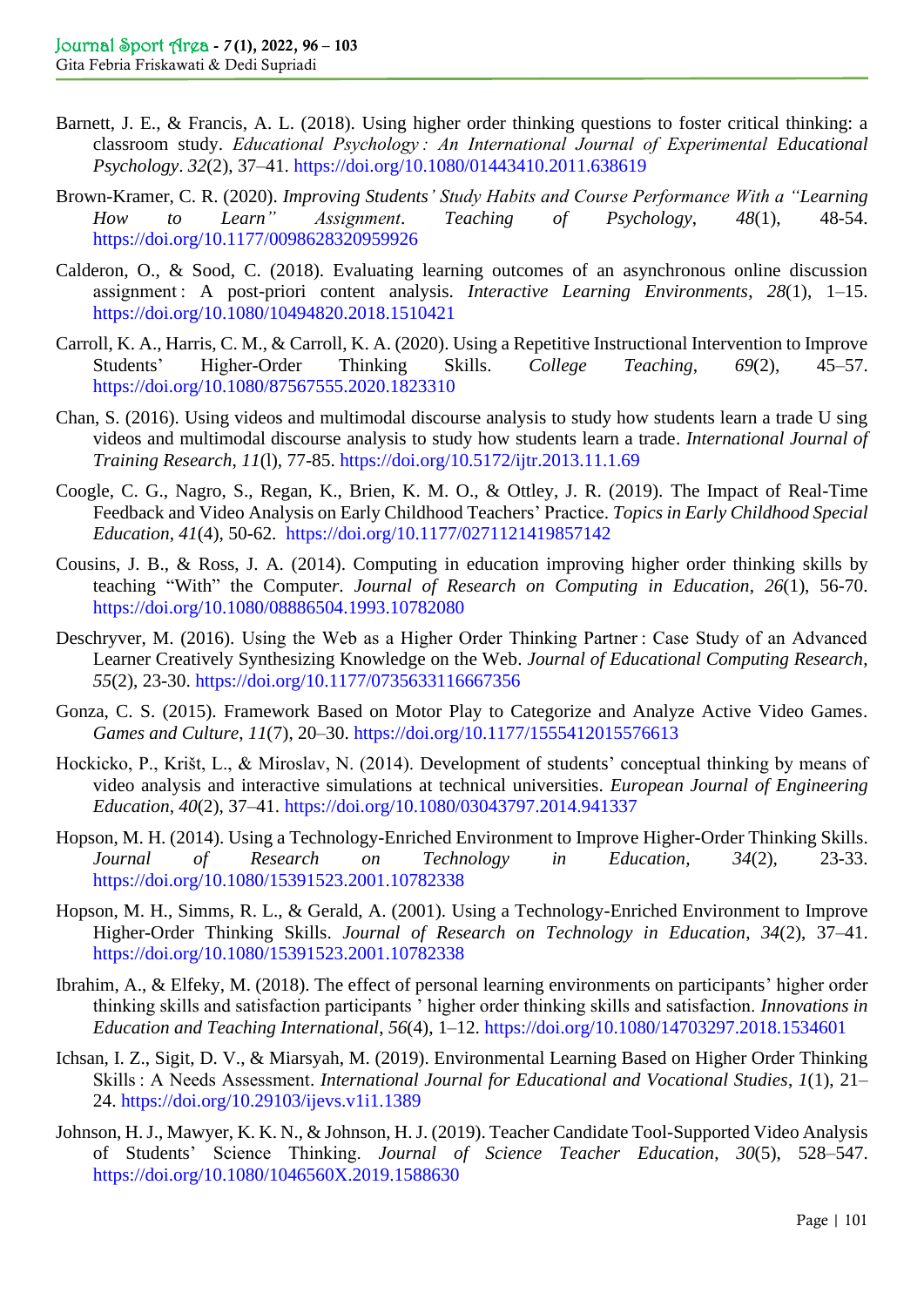<span id="page-6-0"></span>Kemendikbud. (2018). *Pembelajaran Kurikulum 2013*. Kemendikbud.

- <span id="page-6-2"></span>Koekoek, J., Mars, H. Van Der, Kamp, J. Van Der, Walinga, W., & Hilvoorde, I. Van. (2018). Aligning Digital Video T echnology with. *Journal of Physical Education, Recreation & Dance*. *89*(1), 24-35. <https://doi.org/10.1080/07303084.2017.1390504>
- <span id="page-6-3"></span>Laughlin, M. K., Hodges, M., & Iraggi, T. (2019). Deploying Video Analysis to Boost Instruction and Assessment in Physical Education. *Journal of Physical Education, Recreation & Dance, 90*(5), 32-40. <https://doi.org/10.1080/07303084.2019.1580637>
- <span id="page-6-13"></span>Lee, J., & Choi, H. (2017). What affects learner's higher-order thinking in technology-enhanced learning environments? The effects of learner factors. *Computers & Education, 115,* 143-152. <https://doi.org/10.1016/j.compedu.2017.06.015>
- <span id="page-6-1"></span>Lestari. (2018). *Peran teknologi dalam pendidikan di era globalisasi*. *EDURELIGIA: Jurnal Pendidikan Agama Islam*, *2*(2), 94–100. <https://doi.org/10.33650/edureligia.v2i2.459>
- <span id="page-6-14"></span>Liao, W. (2020). Using Collaborative Video-Cued Narratives to Study Professional Learning : A Reflective Analysis. *International Journal of Qualitative Methods, 19*, 1–13. <https://doi.org/10.1177/1609406920949335>
- <span id="page-6-9"></span>Loughlin, J. O., Nı, D., & Grady, D. O. (2013). Digital video: The impact on children's learning experiences in primary physical education. *European Physical Education Review*, *19*(2), 165–182[.](https://doi.org/10.1177/1356336X13486050) <https://doi.org/10.1177/1356336X13486050>
- Mahoney, J. W., & Harris-reeves, B. (2017). *The effects of collaborative testing on higher order thinking : Do the bright get brighter ?. Active Learning in Higher Education*, *20*(1), 25-37. <https://doi.org/10.1177/1469787417723243>
- <span id="page-6-8"></span>Mcloughlin, C., Oliver, R., Mcloughlin, C., & Oliver, R. (2016). *Planning a telelearning environment to foster higher order thinking higher order thinking*. *Distance Education*, *19*(2), 24-35. <https://doi.org/10.1080/0158791980190205>
- <span id="page-6-10"></span>Mooney, A., & Hickey, C. (2017). '(Dis) empowered by what we see ... ': exploring the use of videostimulated reflection in physical education pedagogy and practice. *Asia-Pacific Journal of Health, Sport and Physical Education*, *8*(3), 1–16. <https://doi.org/10.1080/18377122.2017.1366684>
- <span id="page-6-4"></span>Nachiappan, S., Damahuri, A. A., & Ganaprakasam, C. (2018). Application of Higher Order Thinking Skills (hots) in teaching and learning through communication component and spiritual, attitudes and values. S*outheast Asia Early Childhood Journal*, *7*, 24–32.
- <span id="page-6-6"></span>Ndihokubwayo, K., Uwamahoro, J., & Ndayambaje, I. (2020). Effectiveness of PhET Simulations and YouTube Videos to Improve the Learning of Optics in Rwandan Secondary Schools Effectiveness of PhET Simulations and YouTube Videos to Improve the Learning of Optics in Rwandan Secondary. *African Journal of Research in Mathematics, Science and Technology Education*, *24*(2), 1–13. <https://doi.org/10.1080/18117295.2020.1818042>
- <span id="page-6-5"></span>Nowels, R. G., & Hewit, J. K. (2018). Improved Learning in Physical Education through Immediate Video Feedback. *Strategies, 31*(6), 57-68.<https://doi.org/10.1080/08924562.2018.1515677>
- <span id="page-6-11"></span>Permana, I., Handayani, Y., & Ratnasari, N. (2018). Higher Order Thinking Skills (HOTS) Ability of Student High School, Colleg, and Physics Teacher on Physics Lesson Materials. *In International Conference on Education in Muslim Society (ICEMS 2017)* (pp. 317-320). Atlantis Press.
- <span id="page-6-12"></span><span id="page-6-7"></span>Peterson, D., Kromrey, J., Borg, J., Lewis, A., Peterson, D., Kromrey, J., Borg, J., Lewis, A., Peterson, D., & Lewis, A. (2016). Defining and Establishing Relationships Between Essential and Higher Order Teaching Skills. *The Journal of Educational Research*, *84*(1).<https://doi.org/10.1080/00220671.1990.10885985>